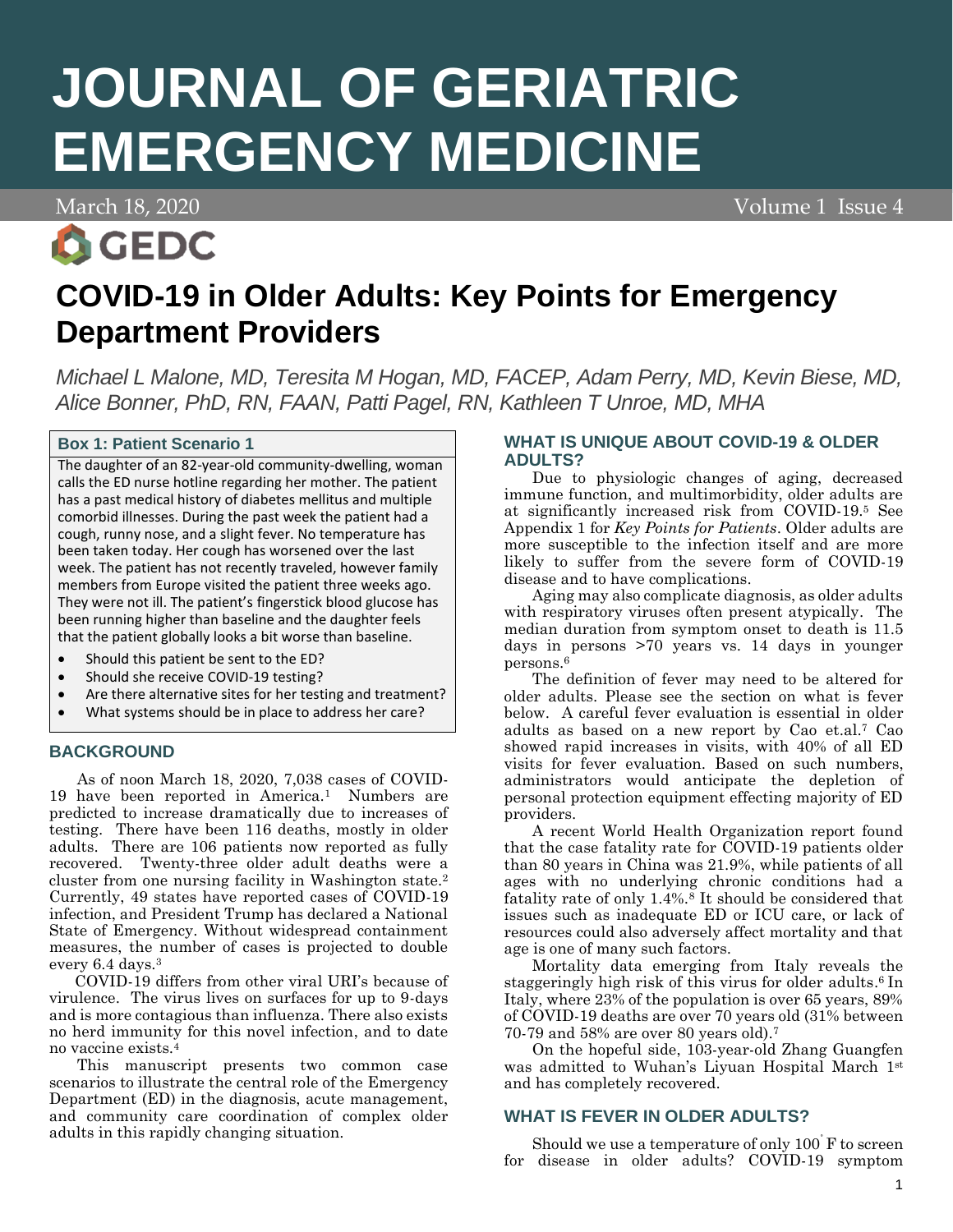screenings often use fever as an important sign of illness. Data from China inform that fever is the most common sign, with 83% of 99 inpatients with mean age 55 (15% over 70) exhibiting fever.<sup>9</sup>

However, fever may not be a sufficiently sensitive sign in older adults, as it is frequently blunted or absent even in serious infection.10 Lacking specific data from the evolving COVID-19 epidemic, influenza, another respiratory virus with significant mortality in older adults, also informs the sensitivity of fever in older adults. One ED-based study shows that only 32% of patients over 60 years with proven influenza had triage temperatures  $>100^{\circ}$  F.<sup>11</sup> Temperature may be even less sensitive among our most frail older adults, those in senior living, who carry the highest risk from infection.

The Infectious Disease Society of America recommends modifying the definition of fever for older adults to:

- $\blacksquare$  A single oral temperature over 100 F, or
- 2 oral repeated temperatures over 99°F or
- an increase in temperature of  $2^{\circ}$  F over the baseline temperature.<sup>12</sup>

#### **Box 2: Patient Scenario 2**

An 86-year-old man is transferred from a skilled nursing facility (SNF) with two-day history of cough and progressive shortness of breath. PMH is significant for COPD, atrial fibrillation, and dementia (non-ambulatory, oriented to person and place, two-person assist for ADLs.) EMS informs that there are "dozens" of people with URI symptoms at the facility. Your ED is holding ICU patients for an average of 20 hours.

**Supplemental History:** There are no cases of COVID-19 in your county. There are three in an adjacent county. The patient's daughter is in route to the ED. His POLST form states "DNR; apply all other measures."

**Evaluation**: Awake, alert, moderately increased respiratory effort. Temp 100 F (tympanic), RR 27, Pox 87% RA, HR 108, BP 102/62. Fair air movement, diffuse wheezes. He frequently removes the facemask placed by EMS.

- Do standard COPD interventions change with circulating COVID-19? Should he be intubated if his respiratory status deteriorates?
- Should the "dozens" of other patients from the facility come to the ED?
- If his status improves, or his daughter requests, can the SNF accept him back without a negative COVID-19 test?

### **CRITERIA FOR TESTING & UNIQUE CIRCUMSTANCES FOR OLDER ADULTS**

Currently COVID-19 testing is limited, and variable site dependent guidelines exist. Restrictions on who can be tested will decrease as test availability increases. As of March 16, 2020, the CDC recommends *priority COVID-19 testing* for older adults, individuals with chronic medical conditions, and immunosuppressed individuals.<sup>23</sup> In practice, this means that older adults with fever and/ or respiratory symptoms who test negative for influenza should be considered for priority COVID-19 testing. If the individual has stable vitals and no, or only mild, clinical symptoms, it is wise to test in locations other than the ED when possible. Even when testing becomes more available older adults

should receive preferential access.<sup>21</sup> Follow CDC protocols.

### **FORWARD TRIAGE & THE DECISION TO TRANSFER TO THE ED**

Forward triage is the EMS sorting of from senior living (nursing home, assisted living facility, independent living communities) and of homebound older adults. This triage is critical to optimizing emergency and inpatient resources while minimizing risk of harm to patients.15 Decisions to transfer older adults from facility-based care are often variable and site specific. To limit demands that could overwhelm EDs, transfer decisions may be adapted based on comorbid illness burden or frailty.4 Ideally, preexisting protocols for transfer can be cooperatively augmented by the hospital, the ED, EMS, public health officials, and referring facilities and agencies to address COVID-19 specific concerns.13 Decisions may change as based on disease activity, and hospital and community diagnostic and treatment capacity.<sup>14</sup>

Resources for community-based forward triage varies by region, and may include telehealth, community paramedicine, home-based primary care, home health nursing, and facility-based complex care management.

Older adults needing only COVID-19 and influenza testing, or those with less acute medical needs should be referred to testing locations or medical settings outside of the ED. People experiencing only subtle symptoms may be observed/ monitored by caregivers where they live, with follow up by telephone to support any changes in condition. However, all patients at risk of COVID-19 should be appropriately isolated from other vulnerable older adults.

#### **IMPORTANT SYSTEM-BASED CHANGES & IMPLICATIONS**

Transfers of older patients' to and from assisted care is critical in the management of those most vulnerable in our society. Care from the ED may become delayed by nursing facilities' ability to receive transfers back of their own patients. On March 12, 2020, CMS waived an important restriction to nursing home and skilled nursing facility (SNF) access called the "the 3-day rule".<sup>24</sup> This CMS regulation required 3 days of inpatient hospitalization for a patient to qualify for CMS payment of admission into SNF rehabilitation.

Relaxation of this rule with this waiver now allows direct transfer of appropriate stable older adults to SNF from the ED. The implications of this new transfer ability to free both ED and inpatient resources is clear and may greatly reduce burden of stable patients who require only skilled care. 24

SNFs may have limited ability to isolate patients with suspected COVID-19 infection as many have limited private rooms. Proactive planning between hospitals and area SNFs around infection control resources and capacity is high priority during this outbreak. Guidance has been provided by the CDC, CMS and trade associations to reduce risk of transmission.

Training of SNF and NH workers in appropriate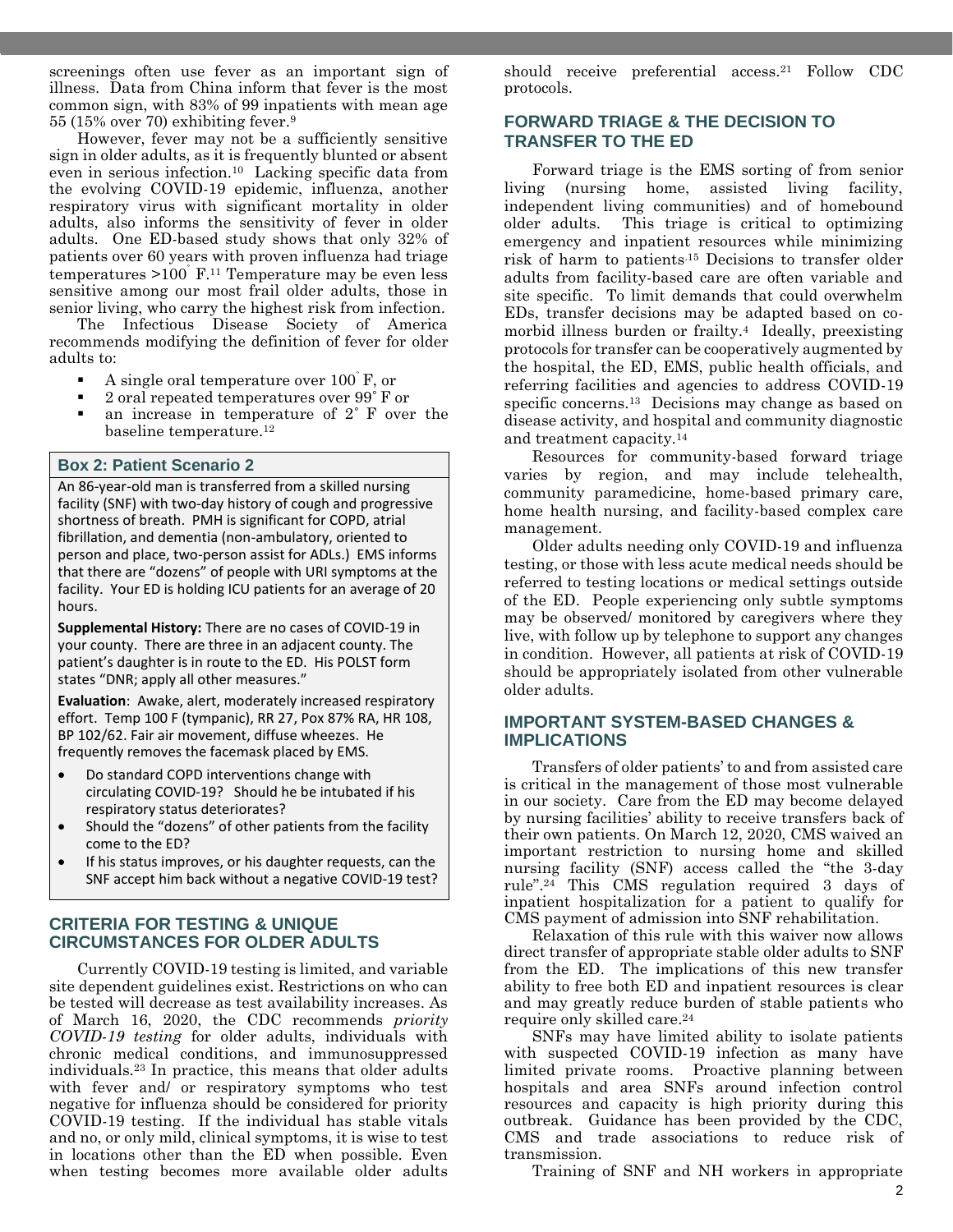techniques is paramount. Instructions for implementation of isolation/contact precautions can be found at: [https://www.cdc.gov/hai/containment/PPE-](https://www.cdc.gov/hai/containment/PPE-Nursing-Homes.html)[Nursing-Homes.html.](https://www.cdc.gov/hai/containment/PPE-Nursing-Homes.html) See Appendix 1 for additional systems- based resources.

#### **UNIQUE NEEDS OF AN OLDER ADULT LIVING IN A SENIOR LIVING FACILITY**

Older adults living in senior living facilities are at highest risk of mortality from COVID-19, given their baseline co-morbidities and exposures resulting from their congregate setting. Of the 120 residents at LifeCare Center in Kirkland, WA, 63 tested positive for COVID-19; 13 died in the hospital with confirmed COVID-19 and 11 died at the center without results of postmortem testing.<sup>2</sup> Over four dozen staff members were also infected. Because of close interpersonal interactions among residents, and between residents and staff members, teams in these living arrangements should check CDC and Department of Public Health websites for updated instructions on limitation of transmission.

Assisted living facilities and SNFs across the country have curtailed access to their facilities for family and friends, as well as vendors. Facilities are limiting activities, as well as congregate meals and reducing the number of patients' individual staff work with, when possible. Of note, assisted living facilities provide a lower level of care than SNFs. While most SNFs can provide oxygen, IV medications, and nebulizer treatments, assisted living facilities have much less nurse staffing, clinician presence and decreased ability to provide medical care.

# **TELEHEALTH & CARE IMPLICATIONS**

Telehealth is more important than ever during the COVID-19 pandemic. Utilizing telehealth can keep patients safer by minimizing exposure to infection. Telehealth can serve to triage patients to best care and testing locations, avoiding the ED when appropriate. Finally, telehealth can also provide care for certain routine medical appointments.

Telehealth in senior living models exist and show promising results. Shah and colleagues described a telehealth model in which long term health workers, in partnership with emergency physicians, provided a basic assessment of changes in vulnerable older adults' condition.<sup>16</sup> Other systems such as Avera Health<sup>17</sup> and Dartmouth Hitchock18 have advanced telehealth systems providing acute care over long distances. The West Health Foundation has considerable expertise in telehealh. 19

The spread of telehealth has been limited by lack of consistent Medicare coverage; however, CMS reduction of regulations during the COVID-19 crisis will increase available telehealth options rapidly.<sup>20</sup> All health care systems should be actively implementing telehealth systems as telehealth is clearly a useful component of the strategy to fight the spread of COVID-19.

The Center for Medicare Services reported March 17<sup>th</sup> that it will immediately expand coverage for telemedicine nationwide to help seniors with health problems stay home to avoid COVID-19 infection. <sup>20</sup> This

new option will allow millions of older people to address ongoing medical problems as well as new concerns, while heeding public health advice to stay home during the outbreak.

### **RESOURCE LIMITATION PREPARATIONS**

All attempts should be made to limit spread to and among patients. Rapid spread will create acute resource limitations. Overcrowded EDs increase risk of viral spread.<sup>25</sup> Plans to separate patients with respiratory illness from others should be immediately enacted. Triage of those not requiring emergent evaluation should be implemented wherever possible. The possible establishing of COVID-19 units, rapid discharge of non-COVID "well" patients, and postponement of elective surgeries can all be useful in decreasing ED overcrowding and limiting viral spread.<sup>21</sup>

All attempts should be made to limit spread to and among providers. Lack of personnel protective equipment (PPE) has been reported at many hospitals. PPE includes surgical masks, N95 respiratory masks, goggles, face shields, gloves, and gowns. Emergency clinicians are in the forefront of initial patient contact and care during disasters. The American College of Emergency Physicians has reported two emergency physicians are now in intensive care with COVID-19 disease.<sup>26</sup> Society cannot afford to lose the pivotal care of those on the front line. Therefore, it is imperative that we all practice careful use of PPE with correct donning and doffing of equipment and take needed selfcare measures for health especially during times of disaster.

The current and future potential limitation of facilities and equipment should be immediately addressed. Many countries with active COVID-19 are experiencing shortages of ventilators and ICU or inpatient beds. Given the current data on the severity of disease in older adults, this shortage will disproportionately affect older adults.

ED providers make difficult decisions regarding lifesustaining interventions and admission, including which patients should, or should not be intubated. Anticipating the specifics of these choices will help us prepare for these difficult decisions. Addressing advanced directives early will facilitate end of life decision making. All EDs should have plans in advance to deal with low-resource situations and emergency plans should include perspectives from ED, ICU, administration, referring facilities, palliative care, hospice, and medical ethics in order to best allocate scarce resources.

# **MEDICATION MANAGEMENT**

Access to prescription medication is important. Older adults in the community may have difficulty accessing necessary medications after discharge. Some EDs have the resource to provide medications directly to patients,<sup>27</sup> which can not only enhance access but decrease spread by eliminating trips to the pharmacy. Many pharmacies offer home delivery. Caregivers should be instructed to review patients' medication to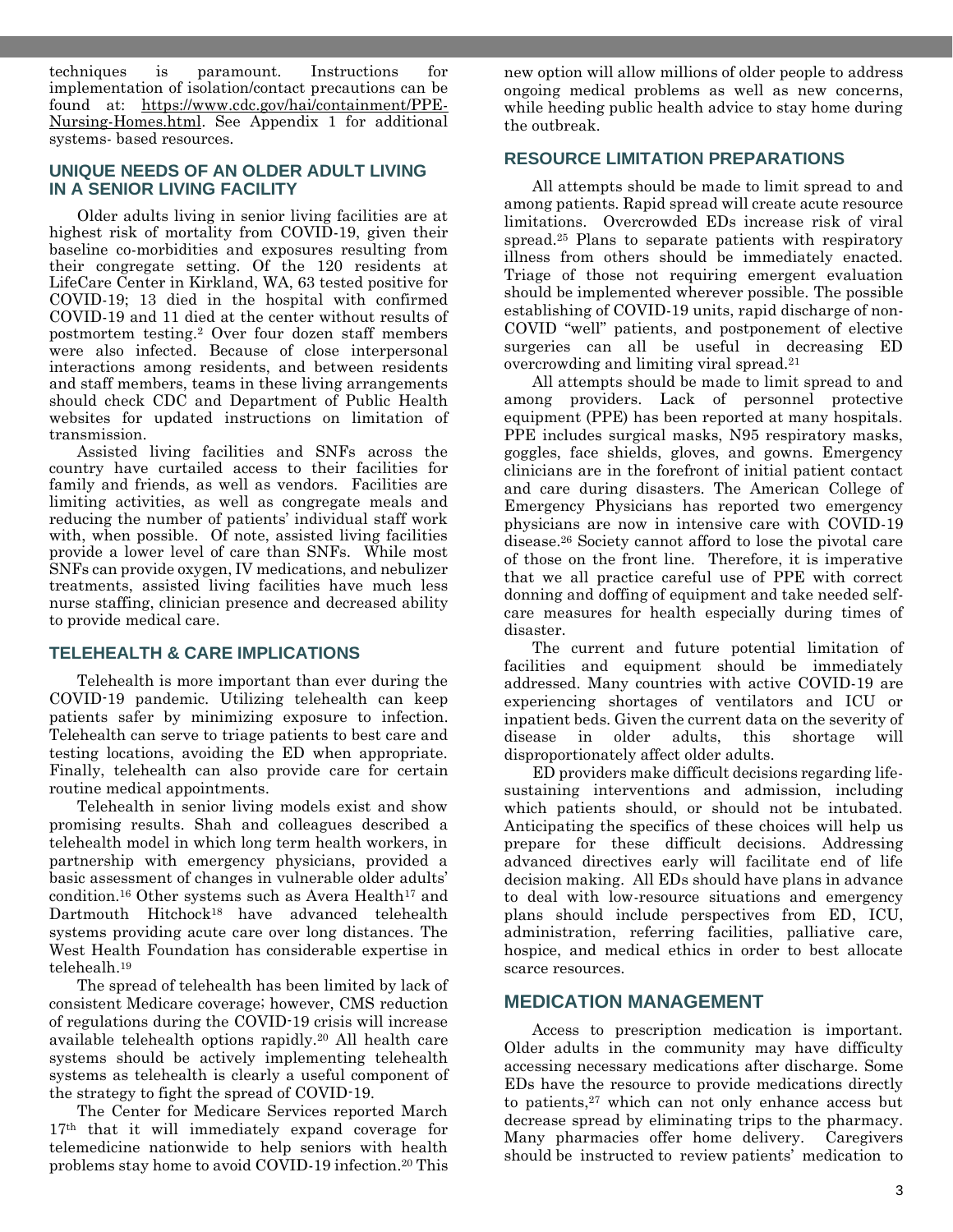ensure adequate supply. Organizations recommend having additional drugs on hand for quarantine situations. 30-day supplies are typical and often covered by insurance. However, people with difficult access should consider having physicians prescribe a 90 day supply.<sup>28</sup> A "quantity limit exception insurance form" may allow patients early refills. Such Medicare forms can be found at: [https://www.express](https://www.express-scripts.com/art/medicare16/pdf/CoverageReviewFaxForm.pdf)[scripts.com/art/medicare16/pdf/CoverageReviewFaxFor](https://www.express-scripts.com/art/medicare16/pdf/CoverageReviewFaxForm.pdf) [m.pdf.](https://www.express-scripts.com/art/medicare16/pdf/CoverageReviewFaxForm.pdf) Fortunately, many plans already allow these exceptions for the COVID-19 National State of Emergency.

Over the counter medications are also important especially those used for control of viral symptoms and fever. Please ensure adequate acetaminophen is available for fever control.

### **BEHAVIORAL HEALTH IMPLICATIONS**

All people may feel anxious as they hear repeated news reports of the COVID-19 pandemic and deal with quickly changing circumstances. Up to 30% of older adults have age related cognitive impairment.<sup>29</sup> Rapidly evolving situations are more difficult to navigate for these older adults.

Sleep and maintenance of circadian rhythms are critically important to immune function.<sup>30</sup> Sleep deprivation affects various components of the immune system, such as the percentage of CD4+ and CD8+, subpopulations, and cytokine levels.<sup>31</sup> One of the simplest recommendations we can make to older adults to help prevent disease transmission and mitigate anxiety is to sleep well. Healthcare providers are also encouraged to protect their own sleep during this stressful time.

Anxious patients often reach out to their health providers. It is important to direct such calls appropriately. Ensure that clear, easily accessible directions are provided. Family and caregiver check-ins for patients who are vulnerable and have cognitive limitations are essential as this provides baseline information for clinician decision making that if absent may lead to overtreatment.

#### **IMPLICATIONS OF SOCIAL ISOLATION**

Social isolation and anxiety generating news reports may take an emotional toll in older adults and their care partners. Many experience isolation at baseline, due to institutionalization, and impaired function and cognition, and thus face loneliness and anxiety with little reserve. Lack of family visitors may limit the most meaningful part of an older person's life. Lack of regular interactions may decrease ability for a caregiver to pick up on changes in cognition and function. Additionally, isolation may restrict needed access to food and medication, and lead to unrecognized falls or health deterioration. <sup>32</sup> If possible, regular phone calls or video conferencing with caregivers can be very helpful. Additionally, all of us should reach out by telephone or video, to older adults in our sphere, and encourage others to do the same.

#### **Table 1: Key Points**

- 1. Older patients, particularly those with multiple co-morbid illnesses, have the highest mortality rate with COVID-19 with a case fatality in China for patients over 80 years of 21.9%.
- 2. Health care systems and community health providers should have rapidly accessible alternatives for COVID-19 testing other than the ED. Opportunities to expand and utilize telehealth care in the evaluation of patients will limit risk of exposure and spread to those most vulnerable, and decrease overcrowding.
- 3. Per current Centers for Disease Control (CDC) guidelines, symptomatic (fever, cough) older adults and those with chronic medical conditions or who are immunosuppressed should have a low threshold for testing for COVID-19. Test for influenza first.<sup>21</sup>
- 4. During a shortage of testing kits and their reagents, criteria should be followed to ensure those who are at highest risk receive testing.
- 5. The Centers for Medicare and Medicaid Services (CMS) has instituted emergency measures to expedite evaluation and disposition of older adults. These included expanding availability of telehealth and waiving the three-day hospital rule prior to SNF placement.
- 6. Because risk of COVID-19 spread is high in the ED and resources may become limited, protocols should direct well patients to other alternatives, including drive-through testing and telehealth assessments. ED resources should be reserved for seriously and critically ill older adults who are frail, have multiple co-morbid illnesses, and/or significant functional impairments that may need greater medical attention that cannot be addressed at alternatives.
- 7. As much as possible, place older patients with nonrespiratory symptoms in a separate part or zone of the ED, away from those with suspected respiratory infections. This will reduce risk of exposure to potential COVID-19.
- 8. With the use of masks in the ED and healthcare setting (both by patients and clincians), be sure to communicate slowly and clearly for those with sensory or cognitive limitations. Patients will no longer be able to read lips and clinicians and caregivers wearing masks may be disorienting for those with denentia and other cognitive impairment.
- 9. Ask patients and caregivers about their expectations and goals of care early in the evaluation. Now is the time to ask and document advanced directives patient and wishes in preparation for potential severe or critical illness.
- 10. Because testing is followed by recommendations for quarantine or isolation, the ED provider should work with their Area Agency on Aging (AAA) and/or Department of Public Health (DPH) to provide community resources for home delivered groceries and medications.<sup>22</sup> When available, social worker assistance for these cases will be very helpful and hospitals should increase social worker availability in the ED where possible.
- 11. ED and hospital administration should establish protocols with referring residential and nursing homes and senior living centers for transfers, communication standards, and a specific plan whether residents with URI symptoms may be accepted back to their facilities with or without COVID-19 testing. Stable COVID-19 patients do not necessirily need hospitalization.
- 12. Protocols should be implemented for paramedics to transfer patients from the community or facility to the most appropriate location for treatment or testing depending on the patient's acuity and the need for testing.
- 13. Provide interpersonal support to older patients and caregivers who are at particular risk for anxiety and loneliness during quarentine. This includes referrals to online communities that encourage community connections.
- 14. During busy ED visits, continue to complete clinical history and examination of those who have the most complex needs, involving the multidisciplinary staff (Pharmacy, social work) as needed.
- 15. Check CDC, local Department of Public Health (DPH) and/or AAA websites DAILY for updates – the situation is rapidly changing.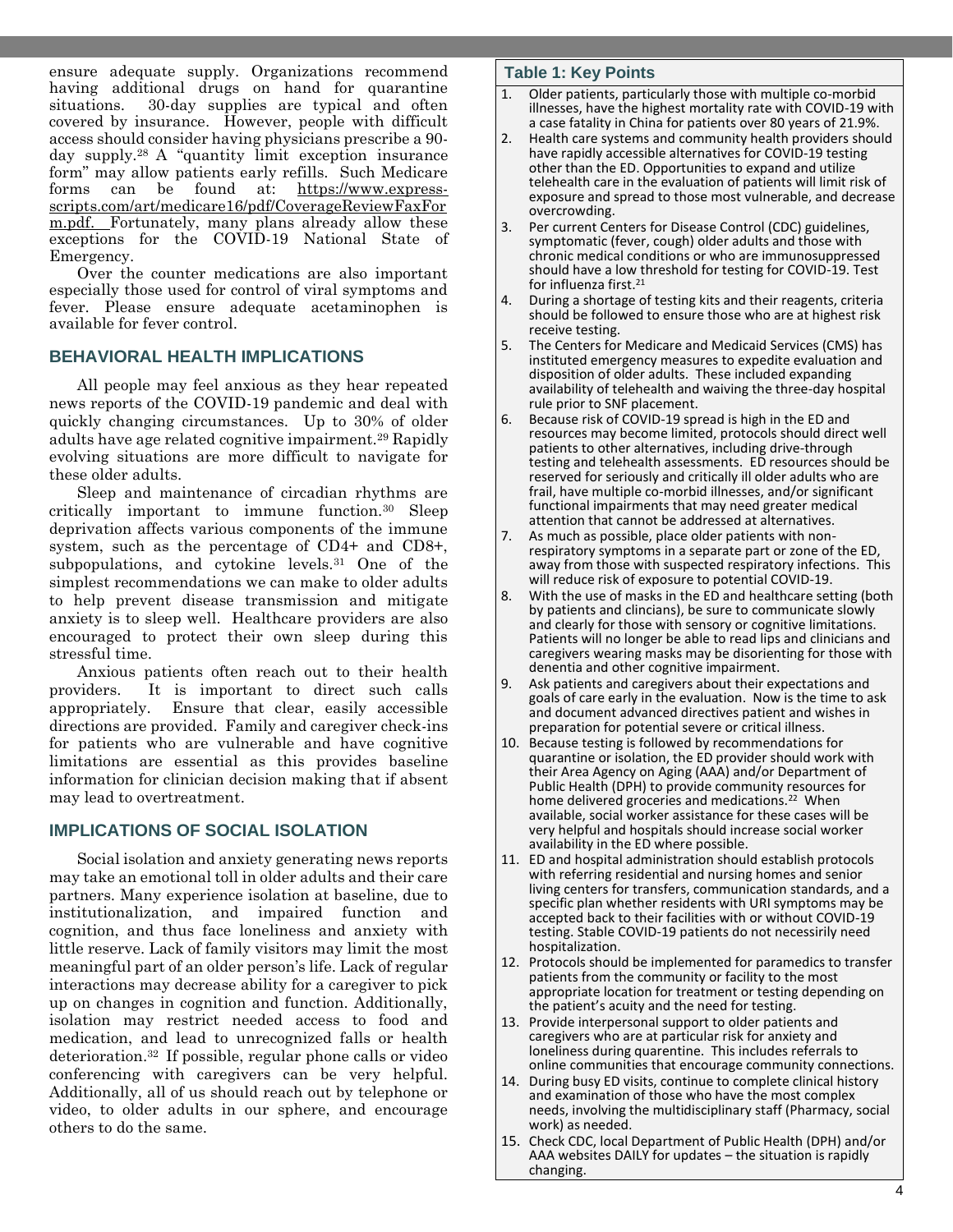#### **CARE FOR THOSE LIVING AT HOME**

Older adults may have home care aides, therapists, or other professionals coming into their homes. Emergency providers may have the first or only opportunity to educate support personnel on infection precautions. Clear guidance must be provided to home care & home health agencies. <sup>22</sup> It may be useful to refer to discipline specific websites for direction. These health care providers must also protect themselves and their patents from COVID-19 exposure.

### **CARE FOR THOSE WITH ALZHEIMER'S**

Older adults with cognitive impairment will pose unique needs during isolation. Many dementia care supporters such as family or care partners, trained sitters, volunteer visitors may become limited secondary to illness or concern for spread of disease. Caregivers or medical personnel should understand that their use of personal protective equipment may be disorienting for the person with dementia. Further, as illustrated in the second vignette, it may be difficult concurrently to keep face masks or oxygen on patients who cannot understand the situation. Frequent prompting will be important to remind patients and caregivers of hygienic practices both in the ED and home care setting. Check with caregivers for alternative plans for care management if the primary caregiver should become ill. EDs should discuss the risk/benefit of allowing caregivers to be with older adults with cognitive impairment and consider whether to limit visitors for containment purposes.

The Alzheimer's Association has a 24/7/365 Helpline for care partners and health professionals, and local chapters that can provide additional support and resources.<sup>33</sup>

#### **CARE TRANSITION ISSUES**

Older adults are particularly vulnerable to adverse events during care transitions (changing from one location or one set of care providers to another). These may include adverse drug events or medication errors, falls, abuse or neglect, pressure ulcers, dehydration. The risk of dehydration and delirium are increased with infections such as COVID-19. Protocols should include specific guidance on care transitions. Use of checklists and warm hand-offs, calling the next site of care to ensure coordinated transition, will help ensure essential steps are consistently followed.

#### **FAMILY CAREGIVER NEEDS**

Older adults may have family members, paid or unpaid care partners who are friends, neighbors or others in the community who provide care. There is anxiety around COVID-19, and caregivers need reassurance and information so that they know what steps they should take to protect themselves and the patient. They also need to know who to call or email for further direction. Simple 1-page, easily understandable written materials can be developed and distributed to care partners by the ED, nursing facilities and home care agencies. See Appendix 2.

#### **OLDER ADULTS IN HEALTHCARE**

Many physicians and nurses are themselves older adults and hence are at high risk during this pandemic. Those who have concerns for their health should be invited to "tap out" to allow for their younger counterparts to provide direct patient care or should consider using telehealth strategies to provide patients' care. The closure of schools in most states, will strain childcare needs and limit healthcare staff availability. Nursing administration may need to consider flexible staffing hours to fill openings. Health care workers who have COVID-19 symptoms (fever, cough, shortness of breath) should remain at home. Health professionals should be directed to the latest and reliable resources for COVID-19 testing and information. Also, see Table 1 and Appendix 3.

#### **PATIENT SAFETY**

Older patients who are sent to the ED, instead of being sent to alternate testing sites, will place patients at risk for exposure and potentially overextend limited ED resources. Review appropriate updated CDC criteria for testing and know the testing protocols. A remarkable aspect of the case series from China was the human-tohuman hospital- associated transmission among 41% of cases.<sup>6</sup> This high rate of transmission occurred to other patients and hospital workers.

#### **COMMUNITY PARTNERS**

The ED is a critical site of care coordination. In anticipation for a surge of patients in the ED, hospital administrators should consider many simultaneous strategies to keep patient flow safe and decrease Hospitals can collaborate with outpatient resources such as area SNFs, home health, primary care providers, office of aging, EMS, and hospice settings. The goal is to assist with transitions of COVID-19 affected older adults in an efficient and timely manner. Similarly, EDs must coordinate clear and rapid transitions to inpatient units especially intensive care units, and respiratory/pulmonary medicine. Use of palliative care resources can improve coordination of care and optimal use of the ED for those at greatest need. Initiating a 24/7 call line between the ED and individual SNF administrators will allow for coordinated care and decision making.

#### **EMERGING AND EXPERIMENTAL TREATMENTS**

Since older adults are most likely to require present with severe or critical presentations and require critical care it is important to acknowledge the limitations of current therapies and inform providers of evolving treatments. COVID-19 treatments are evolving on a daily basis. Providers must update themselves fully at the time of implementing any treatment strategies.

Severe patients present with dyspnea, tachypnea >30/min, saturation <90% and >50% develop lung infiltrates within 1-2 days.34 Critical patients present with septic shock similar to that of sepsis from any cause, median duration from illness onset to dyspnea was 8 days and to mechanical ventilation was 10.5 days.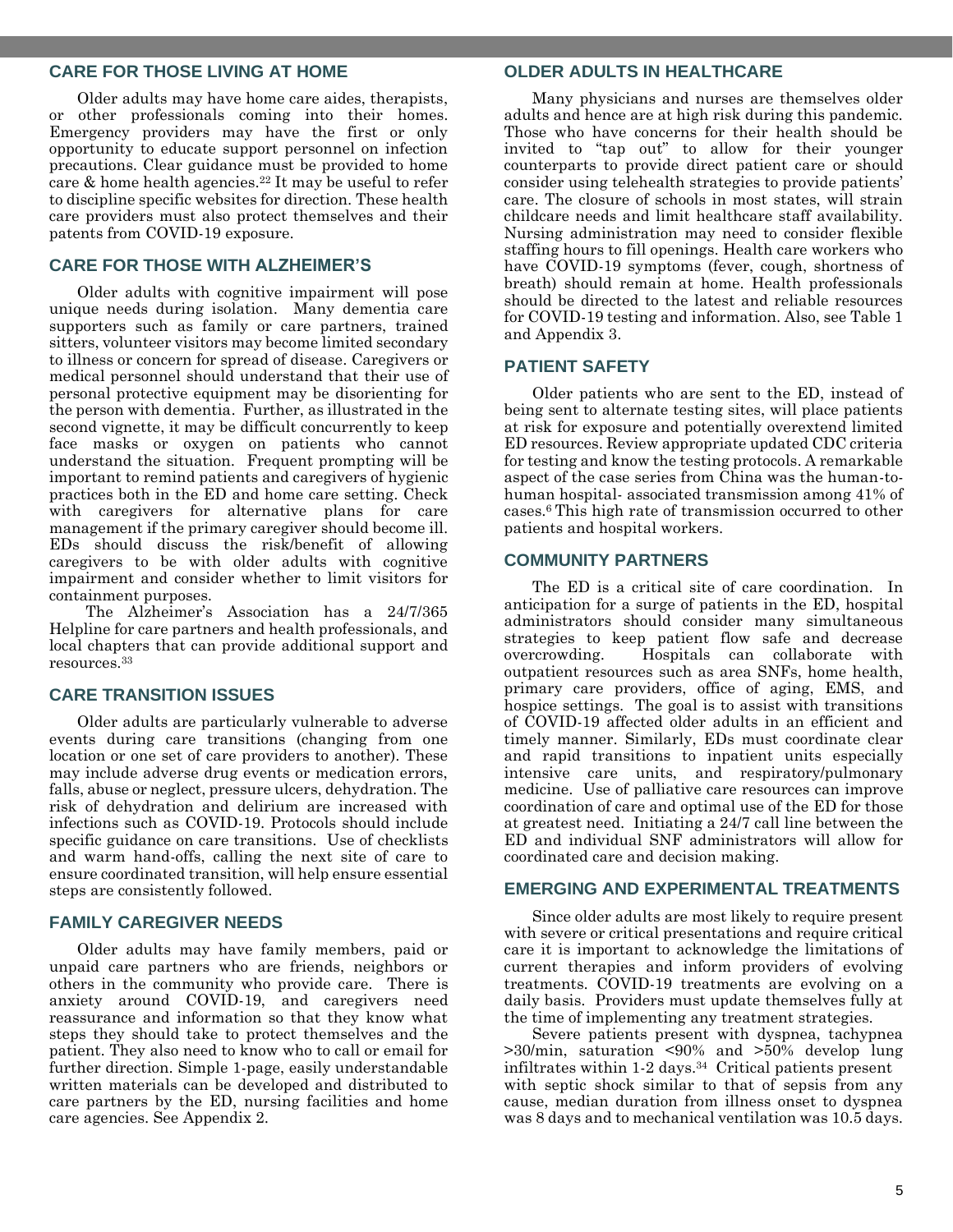Antiviral drugs including oseltamivir, ribavirin, lopinavir, and ritonavir have been tried. Remdisivir was used in one United States case with good results.<sup>35</sup> Studies using corticosteroids did not show survival benefit and noted delay in viral clearance.36,37 Angiotensin converting enzyme 2 is critical for COVID-19 entry into host cells. The therapeutic potential of soluble recombinant ACE2 proteins<sup>38</sup> are being tried. Chloroquine phosphate has shown efficacy in COVID-19 associated pneumonia in clinical studies.<sup>39</sup>

# **Box 3: Patient Scenario 1 Follow-Up**

#### **Q1: Does this older individual need to be taken to the ED?**

A: At this time, no. Additional information such as temperature is important. Close monitoring of the patient by family is also important. A telehealth visit would be very helpful to establish how acutely ill the patient is and will now be reimbursed by Medicare.

#### **Q2: Should she receive testing for COVID-19?**

- If she has a fever and cough, she should receive influenza testing. If negative, she should receive COVID-19 testing. Ideally, if she is not acutely ill, these tests can be delivered outside the ED.
- Ensure you are constantly monitoring the CDC website as the COVID-19 testing guidance will likely continue to evolve rapidly.

#### **Q3: Are there alternative sites for testing and treatment for this individual?**

A: It is critically important that your health care system and community health partner work together to establish alternative sites to the ED for rapid testing and that all help lines and clinicians know this information.

#### **Q4: What are the systems which need to be in place to address her care?**

- 24/7 nurse help line armed with all information and treatment protocols.
- Telehealth for assessment without exposing the patient to potential infectious risks.
- EMS system empowered to transfer the patient to the right location of care.
- Partnership with Area Agency on Aging to deliver the social support that patients and families will need during this challenging time.

### **COMPARISONS TO PAST EPIDEMICS AND FUTURE HOPES**

Finally, prior pandemics from other corona viruses such as Severe Acute Respiratory Syndrome (SARS) in 2012, and Middle East Respiratory Syndrome (MERS) in 2002 have occurred. These corona viruses spread across populations in similar fashions. Although these pathogens are still active, they disrupted society for only short periods and have since shown limited impact on human populations. This is despite the fact that no commercial vaccines for MERS exist. <sup>40</sup> Fatality rates for MERS was >35% and SARS was >10% both significantly higher than current COVID-19 death rates.

We hope that with the current level of attention and marshalling of our health care resources against this outbreak, we can limit harm to all our patients including the most vulnerable older adults.

#### **Box 4: Patient Scenario 2 Follow-Up**

#### **Q1: Do standard COPD interventions change with circulating COVID-19?**

- Nebulizers and BIPAP are considered aerosolizing procedures that may increase risk of transmission. The decision to utilize these treatments in the ED is informed by local cooperation between ED, ICU, RT, and availability of PPE.
- The decision to intubate would ideally involve a discussion with his daughter/POA that includes his goals of care and likelihood of benefit.

#### **Q2: Should the "dozens" of other patients from the facility come to the ED?**

- Mass transfers of facility residents may overwhelm ED capacity and create unacceptable risk for frail older adults and other patients.
- The decision to transfer any one patient is the product of their goals of care, clinical stability, diagnostic and treatment capacity of the facility, and hospital capacity. ED providers should participate in discussions with facility providers to inform the harms, benefits, and alternatives to ED transfer for frail OA.

### **Q3: If his status improves, or his daughter requests, can the SNF accept him back without a negative COVID-19 test?**

A: The ability to accept a patient without negative COVID-19 testing will vary by facility and may evolve with public health guidelines and staff and bed capacity. Hospital and ED administration should establish criteria for transfer and return as the situation evolves, in collaboration with area SNFs.



#### **ACKNOWLEDGMENTS**

**Co-Editors in Chief**: Michael L. Malone, MD and Teresita M. Hogan, MD, FACEP

**Conflict of Interest**: Michael L. Malone owns stock in Abbott Labs and Abbvie.

The authors would like to thank West Health, The John A. Hartford Foundation, and the Institute for Healthcare Improvement for their contributions and collaboration in creating this edition of JGEM. Likewise, the authors thank Rebecca Stoeckle, from the Education Development Center, for her input on this paper. Finally, the authors thank Stephanie Steger for her administrative support.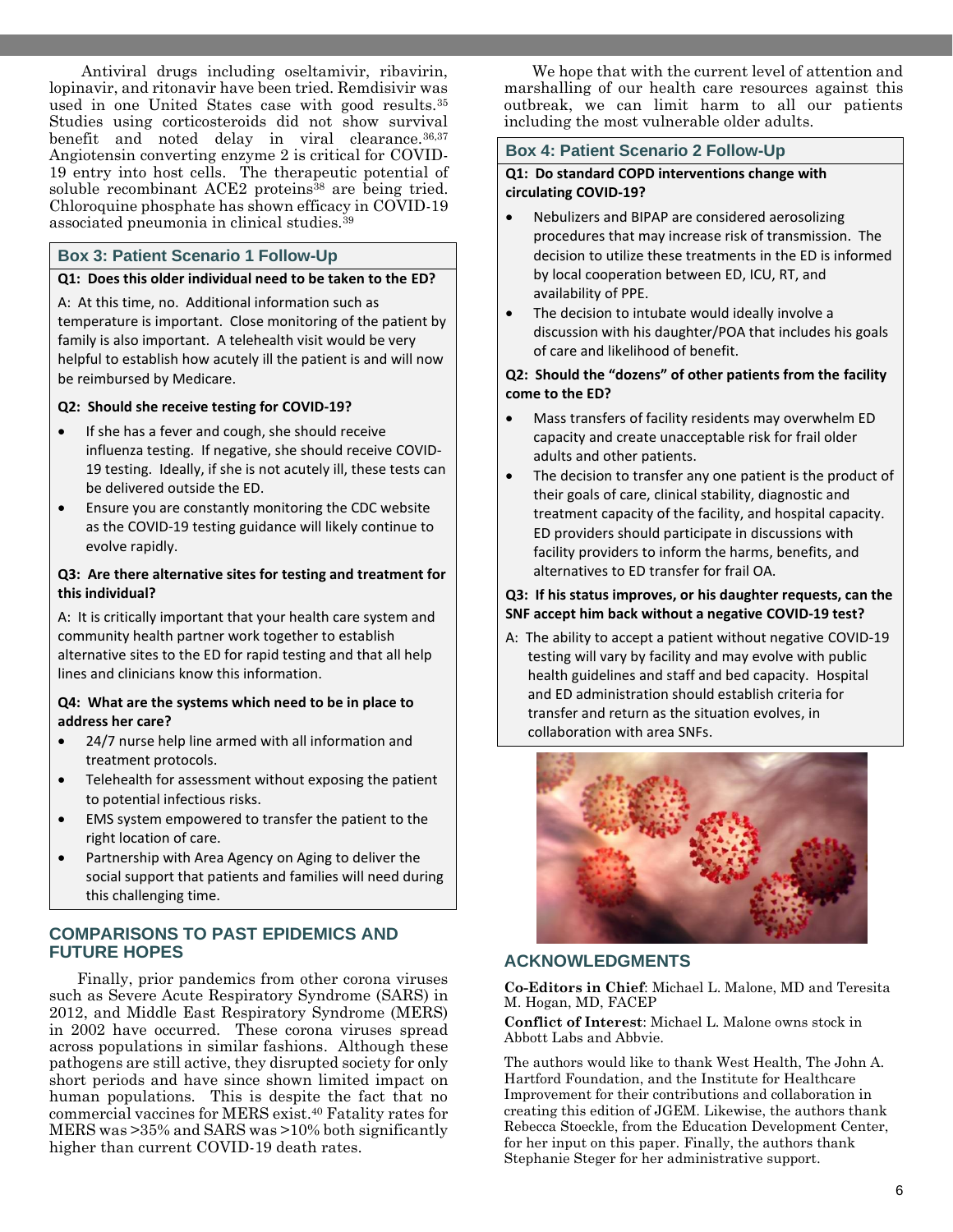#### **AFFILIATIONS**

Kevin Biese, MD University of North Carolina Medical School

Alice Bonner, PhD, RN, FAAN Institute for Healthcare Improvement

Teresita Hogan MD, FACEP University of Chicago Medical Center

Patti Pagel and Michael L, Malone, MD Advocate Aurora Health

Kathleen Unroe, MD, MHA Indiana University School of Medicine IU Center for Aging Research, Regenstrief Institute

#### **MISSION**

Improve emergency health care for older adults by providing open access, peer-reviewed, quality education and dissemination platform giving providers in all disciplines the evidence they need to enhance emergency care of older adults.

### **REFERENCES**

- 1. Johns Hopkins University and Medicine Coronavirus Resource Center, available at <https://coronavirus.jhu.edu/map.html>
- 2. Update from Life Care Center of Kirkland 3-13-20, https://lcca.com/downloads/kirkland/Kirkland-Update-03132020.pdf
- 3. Wu JT, Leung K, Leung GM. Nowcasting and forecasting the potential domestic and international spread of the 2019-nCoV outbreak originating in Wuhan, China: a modelling study. *The Lancet*. 2020;395(10225):689-697. do[i:10.1016/S0140-](https://doi.org/10.1016/S0140-6736(20)30260-9) [6736\(20\)30260-9](https://doi.org/10.1016/S0140-6736(20)30260-9)
- 4. McIntosh K. Coronavirus disease 2019 (COVID-19) available at [https://www.uptodate.com/contents/coronavirus](https://www.uptodate.com/contents/coronavirus-disease-2019-covid-19)[disease-2019-COVID-19](https://www.uptodate.com/contents/coronavirus-disease-2019-covid-19)
- 5. Sohrabi C, Alsafi Z, O'Neill N, et al. World Health Organization declares global emergency: A review of the 2019 novel coronavirus (COVID-19), International Journal of Surgery 2020; 76:71-76. https://doi.org/10.1016/j.ijsu.2020.02.034
- 6. Wang D, Hu B, Hu C, et al. Clinical Characteristics of 138 Hospitalized Patients With 2019 Novel Coronavirus–Infected Pneumonia in Wuhan, China. *JAMA.* Published online February 07, 2020. doi:10.1001/jama.2020.1585
- 7. Italy, With Aging Population, Has World's Highest Daily Deaths from Virus, Wall Street Journal available at [https://www.wsj.com/articles/italy-with-elderly](https://www.wsj.com/articles/italy-with-elderly-population-has-worlds-highest-death-rate-from-virus-11583785086)[population-has-worlds-highest-death-rate-from-virus-](https://www.wsj.com/articles/italy-with-elderly-population-has-worlds-highest-death-rate-from-virus-11583785086)[11583785086](https://www.wsj.com/articles/italy-with-elderly-population-has-worlds-highest-death-rate-from-virus-11583785086)
- 8. Report of the WHO-China Joint Mission on Coronavirus Disease 2019 (COVID-19) available at [https://www.who.int/docs/default](https://www.who.int/docs/default-source/coronaviruse/who-china-joint-mission-on-covid-19-final-report.pdf)[source/coronaviruse/who-china-joint-mission-on-](https://www.who.int/docs/default-source/coronaviruse/who-china-joint-mission-on-covid-19-final-report.pdf)[COVID-19-final-report.pdf](https://www.who.int/docs/default-source/coronaviruse/who-china-joint-mission-on-covid-19-final-report.pdf)
- 9. Chen N, Zhou M, Dong X, et al. Epidemiological and clinical characteristics of 99 cases of 2019 novel coronavirus pneumonia in Wuhan, China: a descriptive study. *The Lancet*. 2020;395(10223):507-513.
- 10. High KP, Bradley SF, Gravenstein S, et al. Clinical

practice guideline for the evaluation of fever and infection in older adult residents of long-term care facilities: 2008 update by the Infectious Diseases Society of America. *Clinical Infectious Diseases*. 2009;48(2):149-171.

- 11. Lam P-P, Coleman BL, Green K, et al. Predictors of influenza among older adults in the ED. *BMC infectious diseases*. 2016;16(1):615.
- 12. Norman DC. Fever in the elderly. *Clinical Infectious Diseases*. 2000;31(1):148-151.
- 13. Preparing for COVID-19: Long-term care facilities, nursing homes. Available at [https://www.cdc.gov/coronavirus/2019-ncov/healthcare](https://www.cdc.gov/coronavirus/2019-ncov/healthcare-facilities/prevent-spread-in-long-term-care-facilities.html)[facilities/prevent-spread-in-long-term-care](https://www.cdc.gov/coronavirus/2019-ncov/healthcare-facilities/prevent-spread-in-long-term-care-facilities.html)[facilities.html](https://www.cdc.gov/coronavirus/2019-ncov/healthcare-facilities/prevent-spread-in-long-term-care-facilities.html)
- 14. Garier-Crussard A, Foretier E, Gilbert T,et al. Novel Coronavirus (COVID-19) Epidemic: What are the risks for older patients? J Am Geriatr Soc 2020; 00:1-2. DOI: 10.111/jgs.16407.
- 15. Hollander JE, Carr BG. "Virtually Perfect? Telemedicine for COVID-19" New Engl J Med. 2020; DOI: 10.1056/NEJMp2003539
- 16. Shah MN, Gillespie SM, Wood N et al. High-intensity telemedicine- enhanced acute care for older people: an innovative healthcare delivery model. J Am Geriatr Soc.2013; 61:2000-2007. DOI:10.1111/jgss.12523.
- 17. Avera Health Telemedicine Services. Available at <https://www.avera.org/services/telemedicine/>
- 18. Dartmouth-Hitchcock Health, West Health partner to create nation's first rural geriatric ED. Available at [https://vtdigger.org/2019/10/24/dartmouth-hitchcock](https://vtdigger.org/2019/10/24/dartmouth-hitchcock-health-west-health-partner-to-create-nations-first-rural-geriatric-emergency-department/)[health-west-health-partner-to-create-nations-first](https://vtdigger.org/2019/10/24/dartmouth-hitchcock-health-west-health-partner-to-create-nations-first-rural-geriatric-emergency-department/)[rural-geriatric-emergency-department/](https://vtdigger.org/2019/10/24/dartmouth-hitchcock-health-west-health-partner-to-create-nations-first-rural-geriatric-emergency-department/)
- 19. Telehealth. West Health homepage. Available at <https://www.westhealth.org/telehealth/>
- 20. Medicare Telehealth Coverage Fact Sheet. [https://www.cms.gov/newsroom/fact-sheets/medicare](https://www.cms.gov/newsroom/fact-sheets/medicare-telemedicine-health-care-provider-fact-sheet)[telemedicine-health-care-provider-fact-sheet](https://www.cms.gov/newsroom/fact-sheets/medicare-telemedicine-health-care-provider-fact-sheet)
- 21. Coronavirus (COVID-19) Available at <https://www.cdc.gov/coronavirus/2019-ncov/index.html>
- 22. Eldercare locator available at <https://eldercare.acl.gov/Public/Index.aspx>
- 23. Coronavirus Disease 2019, available at [https://www.cdc.gov/coronavirus/2019-ncov/specific](https://www.cdc.gov/coronavirus/2019-ncov/specific-groups/high-risk-complications.html)[groups/high-risk-complications.html](https://www.cdc.gov/coronavirus/2019-ncov/specific-groups/high-risk-complications.html)
- 24. COVID-19 Emergency Declaration Health Care Providers Fact Sheet Available at [https://www.cms.gov/files/document/COVID19](https://www.cms.gov/files/document/covid19-emergency-declaration-health-care-providers-fact-sheet.pdf) [emergency-declaration-health-care-providers-fact](https://www.cms.gov/files/document/covid19-emergency-declaration-health-care-providers-fact-sheet.pdf)[sheet.pdf](https://www.cms.gov/files/document/covid19-emergency-declaration-health-care-providers-fact-sheet.pdf)
- 25. Ameli J. Communicable diseases and outbreak control. *Turkish journal of emergency medicine*. 2015;15:20-26.
- 26. Two ED doctors are in critical condition with Coronavirus. [https://www.nytimes.com/2020/03/15/us/coronavirus](https://www.nytimes.com/2020/03/15/us/coronavirus-physicians-emergency-rooms.html)[physicians-emergency-rooms.html](https://www.nytimes.com/2020/03/15/us/coronavirus-physicians-emergency-rooms.html)
- 27. Personal communication with Teresita Hogan, MD. 3- 17-2020.
- 28. How to Boost Your Emergency Supply of Prescription Medicines. NPR.org. [https://www.npr.org/sections/health](https://www.npr.org/sections/health-shots/2020/03/09/813704598/how-to-boost-your-emergency-supply-of-prescription-medicines)[shots/2020/03/09/813704598/how-to-boost-your](https://www.npr.org/sections/health-shots/2020/03/09/813704598/how-to-boost-your-emergency-supply-of-prescription-medicines)[emergency-supply-of-prescription-medicines.](https://www.npr.org/sections/health-shots/2020/03/09/813704598/how-to-boost-your-emergency-supply-of-prescription-medicines) Accessed March 16, 2020.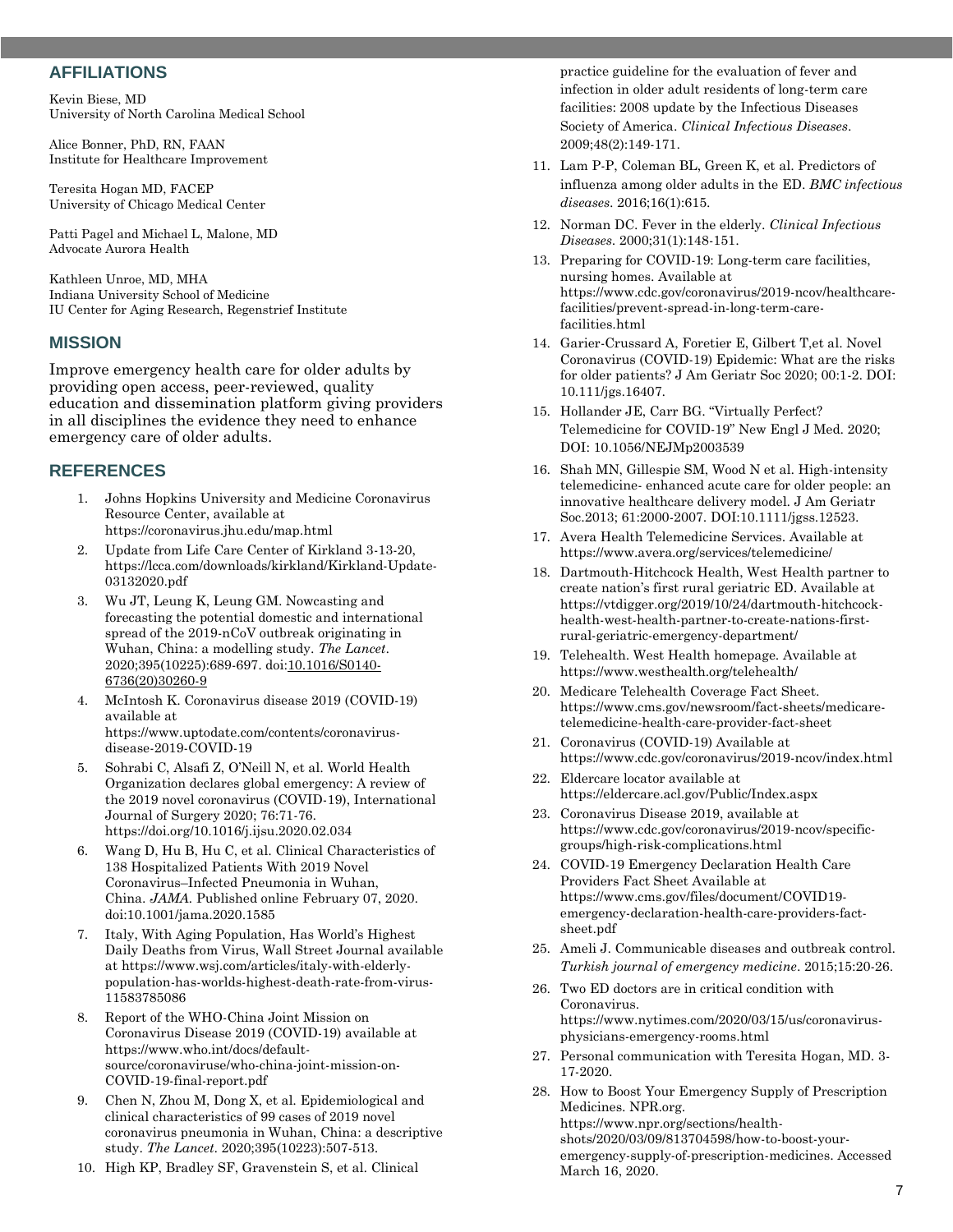- 29. Carpenter CR, Banerjee J, Keyes D, et al. Accuracy of Dementia Screening Instruments in Emergency Medicine: A Diagnostic Meta‐analysis. *Academic Emergency Medicine*. 2019;26(2):226-245.
- 30. Geiger SS, Fagundes CT, Siegel RM. Chronoimmunology: progress and challenges in understanding links between the circadian and immune systems. [Review]. *Immunology*. 2015;146(3):349-358. doi[:10.1111/imm.12525](https://doi.org/10.1111/imm.12525)
- 31. Ibarra-Coronado EG, Pantaleon-Martinez AM, Velazquez-Moctezuma J, et al. The Bidirectional Relationship between Sleep and Immunity against Infections. [Review]. *Journal of Immunological Research*. 2015;1:678164. doi[:10.1155/2015/678164](https://doi.org/10.1155/2015/678164)
- 32. Santini ZI, Jose PE, Cornwell EY, et al. Social disconnectedness, perceived isolation, and symptoms of depression and anxiety among older Americans (NSHAP): a longitudinal mediation analysis. *The Lancet Public Health*. 2020;5(1):e62-e70.
- 33. [https://www.alz.org/help/support/caregiving/coronavirus](https://www.alz.org/help/support/caregiving/coronavirus-(covid-19)-tips-for-dementia-care) [-\(COVID-19\)-tips-for-dementia-care](https://www.alz.org/help/support/caregiving/coronavirus-(covid-19)-tips-for-dementia-care)
- 34. He F, Deng Y, Li W. Coronavirus Disease 2019 (COVID-19): What we know? *J Med Virol*. March 2020. do[i:10.1002/jmv.25766](https://doi.org/10.1002/jmv.25766)
- 35. Holshue ML, DeBolt C, Lindquist S, et al. First case of 2019 novel coronavirus in the United States. *New England Journal of Medicine*. 2020.
- 36. Arabi YM, Mandourah Y, Al-Hameed F, et al. Corticosteroid therapy for critically ill patients with Middle East respiratory syndrome. *American journal of respiratory and critical care medicine*. 2018;197(6):757-767.
- 37. Lansbury L, Rodrigo C, Leonardi‐Bee J, Nguyen‐Van‐ Tam J, Lim WS. Corticosteroids as adjunctive therapy in the treatment of influenza. *Cochrane Database of Systematic Reviews*. 2019;(2).
- 38. Batlle D, Wysocki J, Satchell K. Soluble angiotensinconverting enzyme 2: a potential approach for coronavirus infection therapy? *Clinical Science*. 2020;134(5):543-545. doi[:10.1042/CS20200163](https://doi.org/10.1042/CS20200163)
- 39. Gao J, Tian Z, Yang X. Breakthrough: Chloroquine phosphate has shown apparent efficacy in treatment of COVID-19 associated pneumonia in clinical studies. *Bioscience Trends*. February 2020. do[i:10.5582/bst.2020.01047](https://doi.org/10.5582/bst.2020.01047)
- 40. Du, L.; Yang, Y.; Zhou, Y.et al. MERS-CoV spike protein: A key target for antivirals. Expert Opin. Ther. Targets 2017, 21, 131–143.

# **APPENDIX 1- ADDITIONAL RESOURCES**

1) LeadingAge (non-profit nursing homes, SNFs, assisted living residences, home care, housing):

https://www.leadingage.org/

2) AHCA (American Health Care Association (non-profit and for-profit nursing homes, SNFs, assisted living residences, home care, senior housing):

https://www.ahcancal.org/facility\_operations/disaster\_planni ng/Pages/Coronavirus.aspx

3) Provider Magazine Online (provides policy and regulatory updates):

https://mail.google.com/mail/u/0/#inbox/WhctKJVqrrFlqNwx DTzpwDdjHHqXsJpncsbXWxNwwJszZBBsXbkMnTPRLtdt JpRnflqWNlB

4) Local State Health Departments or HHS Departments/Command Centers by state.

Example from Massachusetts - new Command Center is being led by HHS Secretary Marylou Sudders:

https://www.mass.gov/resource/information-on-theoutbreak-of-coronavirus-disease-2019-COVID-19

5) CDC:

https://www.cdc.gov/

6) World Health Organization:

https://www.who.int/emergencies/diseases/novelcoronavirus-2019

7) American Geriatrics Society:

https://www.americangeriatrics.org/publications-tools/weekreview

- 8) American Medical Directors Association/Society for Post-Acute and Long-term Care: https://paltc.org/COVID-19
- 9) John A. Hartford Foundation:

https://www.johnahartford.org/disseminationcenter/view/coronavirus-disease-COVID-19-resources-forolder-adults-family-caregivers-and-health-care-providers

10) Emergency Nurses Association Frequhttps://www.ena.org/practice-resources/COVID-19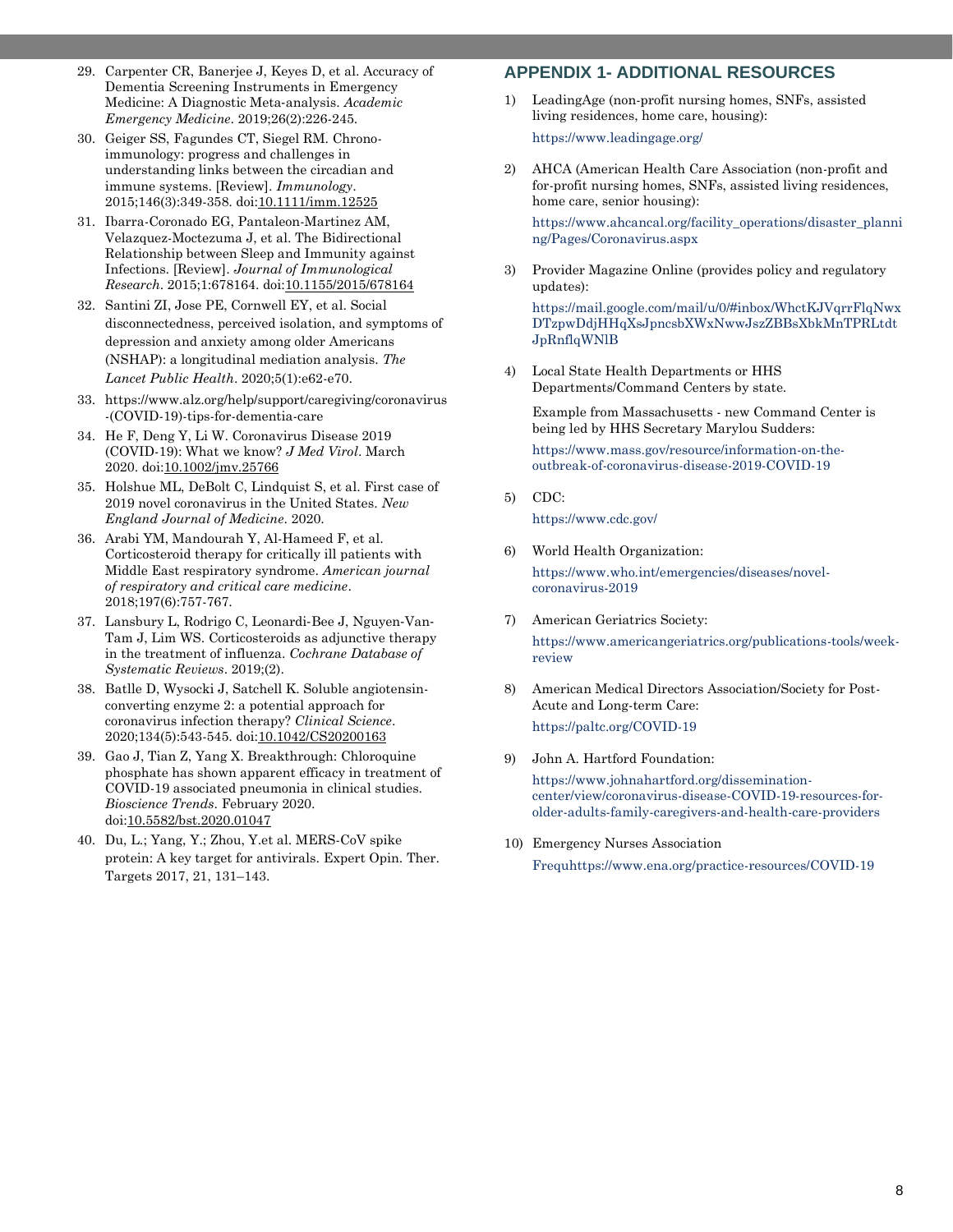# **APPENDIX 2- KEY POINTS FOR PATIENTS**

- 1. Spread of COVID-19: COVID-19 is a corona virus. It spreads from person to person by the droplets that spew into the air when an infected person coughs, sneezes, or even spits while talking. A person becomes infected when these droplets contact their eyes, nose and mouth. Most often this results from the person touching the infected droplets on a surface and then touching their eyes, nose or mouth. It can also happen from inhaling the droplet from the air. These droplets do not stay in the air long but can live on surfaces for many hours.
- 2. Symptoms of COVID-19: the most common symptoms are *cough and fever.* Feeling short of breath is a troubling sign that means you should call your doctor for an evaluation.
- 3. Risk of COVID-19 for older adults: Older people are at high risk for developing the severe form of COVID-19 infection and having complications of this infection. Those who also have other illnesses especially asthma, lung problems, diabetes, or cancer are more likely to have complications.
- 4. What can you do to protect yourself?
	- a. Avoid contact with infected people.
	- b. Practice social distancing (minimize contact with people and 6-feet distance between you and others)
	- c. Avoid crowds and public places
	- d. Avoid public transportation
	- e. If you must go out, use hand sanitizer frequently especially after touching surfaces others have touched such as door handles, shopping carts, elevator buttons, and counter tops
	- f. WASH YOUR HANDS
- 5. Stay home whenever possible. If people with possible or known infection are also in your home, keep them to an isolated room if you can (their own specific chair, and eating utensils). Clean eating utensils and plates with soap and hot water/dishwasher. Clean any common surfaces several times a day with bleach or other disinfecting cleansers.
- 6. Check your medications: Be sure you have enough prescription medications for a 2-month supply (call your doctor and ask for refills for anything you are running low)
- 7. Prepare your "lists": medications, medical history (including allergies), advanced directives and goals of care
- 8. Keep your immune defenses up: Sleep well, stay hydrated, get good nutrition
- 9. What to do if you are not feeling well: Seek medical attention but call first. CALL your doctor and tell them your symptoms. This will help them take care of you. Call 911 if you believe you are having a medical emergency. Notify the operator you think you may have
- 10. If you think you may have COVID-19:
	- a. Call ahead before visiting a doctor. If you have a medical appointment, call your doctor's office or ED, and tell them you may have COVID-19. This will help them take care of you and help protect themselves and other patients.
	- b. Wear a face mask if you are sick. This will limit spreading the virus at home and when you see the doctor in the office or ED.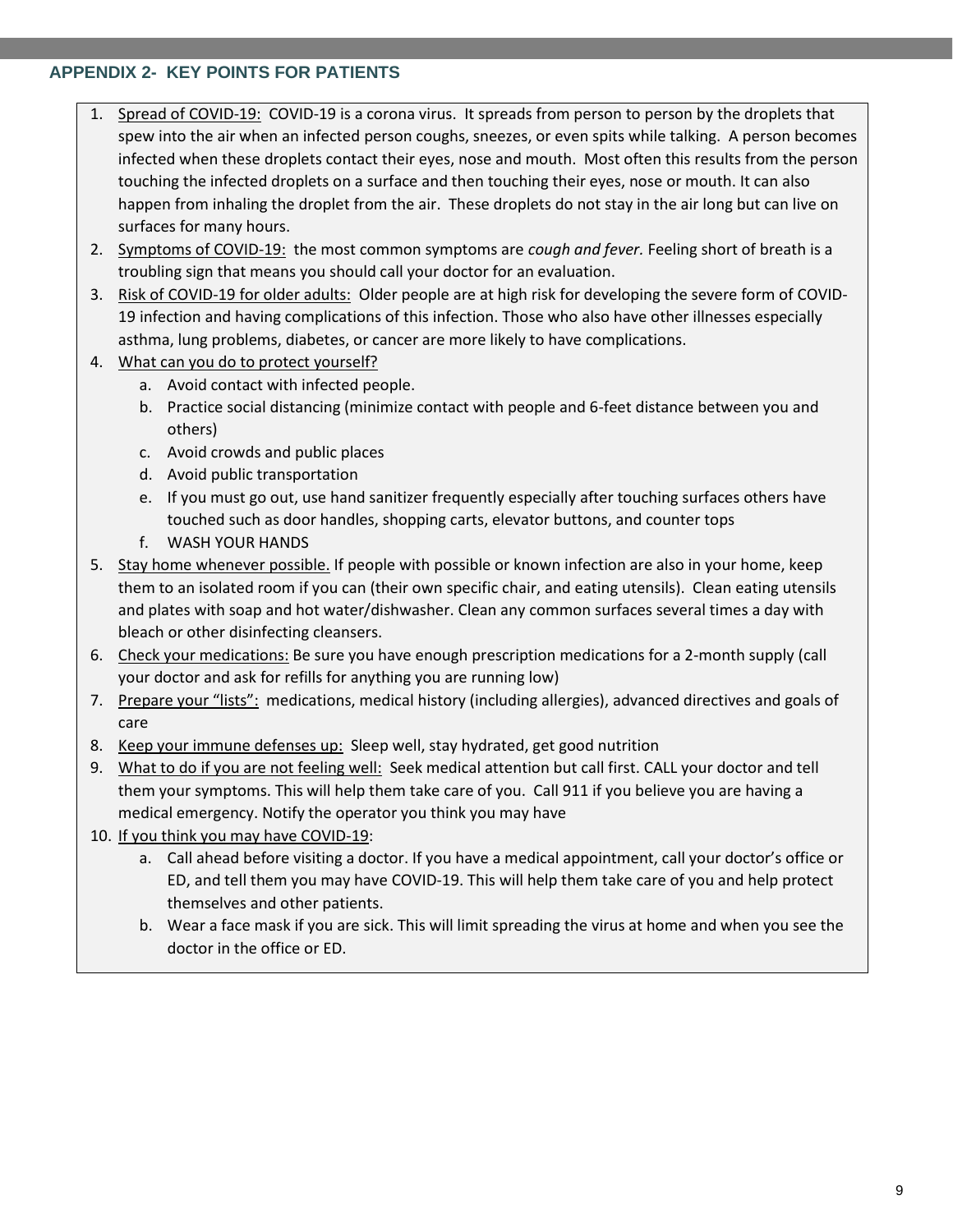# **APPENDIX 3- KEY POINTS FOR ED CLINICIANS**

# **ED Clinicians:**

- 1. Older patients, particularly those with multiple co-morbid illnesses, have the highest mortality rate with COVID-19 with a case fatality in China for patients over 80 years of 21.9%.
- 2. Health care systems and community health providers should have rapidly accessible alternatives for COVID-19 testing other than the ED. Opportunities to expand and utilize telehealth care in the evaluation of patients will limit risk of exposure and spread to those most vulnerable, and decrease overcrowding.
- 3. Per current Centers for Disease Control (CDC) guidelines, symptomatic (*fever, cough*) older adults and those with chronic medical conditions or who are immunosuppressed should have a low threshold for testing for COVID-19. Test for influenza first.
- 4. During a shortage of testing kits and their reagents, criteria should be followed to ensure those who are at highest risk receive testing.
- 5. The Centers for Medicare and Medicaid Services (CMS) has instituted emergency measures to expedite evaluation and disposition of older adults. These included expanding availability of telehealth and waiving the three-day hospital rule prior to SNF placement.
- 6. Because risk of COVID-19 spread is high in the ED and resources may become limited, protocols should direct well patients to other alternatives, including drive-through testing and telehealth assessments. ED resources should be reserved for seriously and critically ill older adults who are frail, have multiple comorbid illnesses, and/or significant functional impairments that may need greater medical attention that cannot be addressed at alternatives.
- 7. As much as possible, place older patients with non-respiratory symptoms in a separate part or zone of the ED, away from those with suspected respiratory infections. This will reduce risk of exposure to potential COVID-19.
- 8. With the use of masks in the ED and healthcare setting (both by patients and clincians), be sure to communicate slowly and clearly for those with sensory or cognitive limitations. Patients will no longer be able to read lips and clinicians and caregivers wearing masks may be disorienting for those with denentia and other cognitive impairment.
- 9. Ask patients and caregivers about their expectations and goals of care early in the evaluation. Now is the time to ask and document advanced directives patient and wishes in preparation for potential severe or critical illness.
- 10. Because testing is followed by recommendations for quarantine or isolation, the ED provider should work with their Area Agency on Aging (AAA) and/or Department of Public Health (DPH) to provide community resources for home delivered groceries and medications. When available, social worker assistance for these cases will be very helpful and hospitals should increase social worker availability in the ED where possible.
- 11. ED and hospital administration should establish protocols with referring residential and nursing homes and senior living centers for transfers, communication standards, and a specific plan whether residents with URI symptoms may be accepted back to their facilities with or without COVID-19 testing. Stable COVID-19 patients do not necessirily need hospitalization.
- 12. Protocols should be implemented for paramedics to transfer patients from the community or facility to the most appropriate location for treatment or testing depending on the patient's acuity and the need for testing.
- 13. Provide interpersonal support to older patients and caregivers who are at particular risk for anxiety and loneliness during quarentine. This includes referrals to online communities that encourage community connections.
- 14. During busy ED visits, continue to complete clinical history and examination of those who have the most complex needs, involving the multidisciplinary staff (Pharmacy, social work) as needed.
- 15. Check CDC, local Department of Public Health (DPH) and/or AAA websites *DAILY* for updates the situation is rapidly changing.